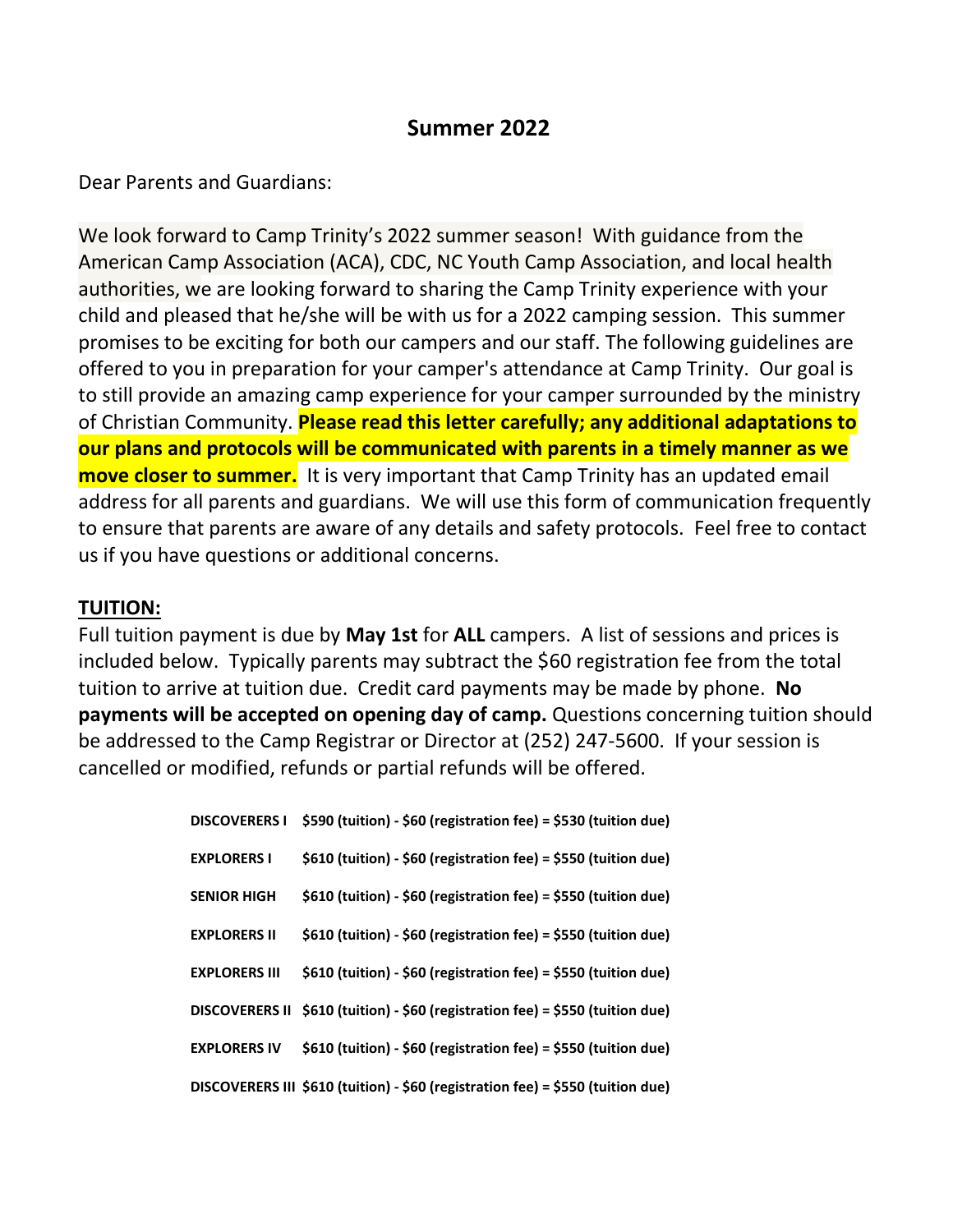#### **SCHOLARSHIPS:**

All requests for financial assistance **must be in writing** and require the signature of a priest, minister, or agency representative. Scholarship forms are available online and by request. Requests must be received in the camp office by April 30. Please note that the deposit of \$60 must be submitted for the scholarship amount to be considered. Scholarship applications are reviewed in late spring when the total amount of available funds is known. When a tuition assistance grant is made, the recipient's parents or guardian will be contacted notifying them of financial assistance granted. Please encourage other sources to help with funds as well (church, family, etc.).

### **MEDICAL REQUIREMENTS:**

Please take careful note of the details and additions to this policy.

\*\*IMPORTANT NOTE: Families **MAY** be required to demonstrate a negative PCR COVID-19 test taken within 4 days of their session. A rapid test on opening day **MAY** also be required depending on testing options and recommendations. We will make this determination closer to the summer.

**-Yearly Health Examination Form:** We must have campers yearly health examination form signed by a parent/guardian and a physician NO LATER THAN 30 DAYS before your session begins. Your physical date must be within a year of the time that you attend camp.

During registration on opening day, the camp nurse will meet with each camper and parent. At this time you should inform the nurse of any special medication or diet this camper might require and answer any questions the nurse might have. **We will NOT accept any yearly health examination forms on opening day of camp.** If we do not have your health form prior to camp, your spot will be released to someone else**. All health forms must include parent's signature, physician's signature, and insurance information.**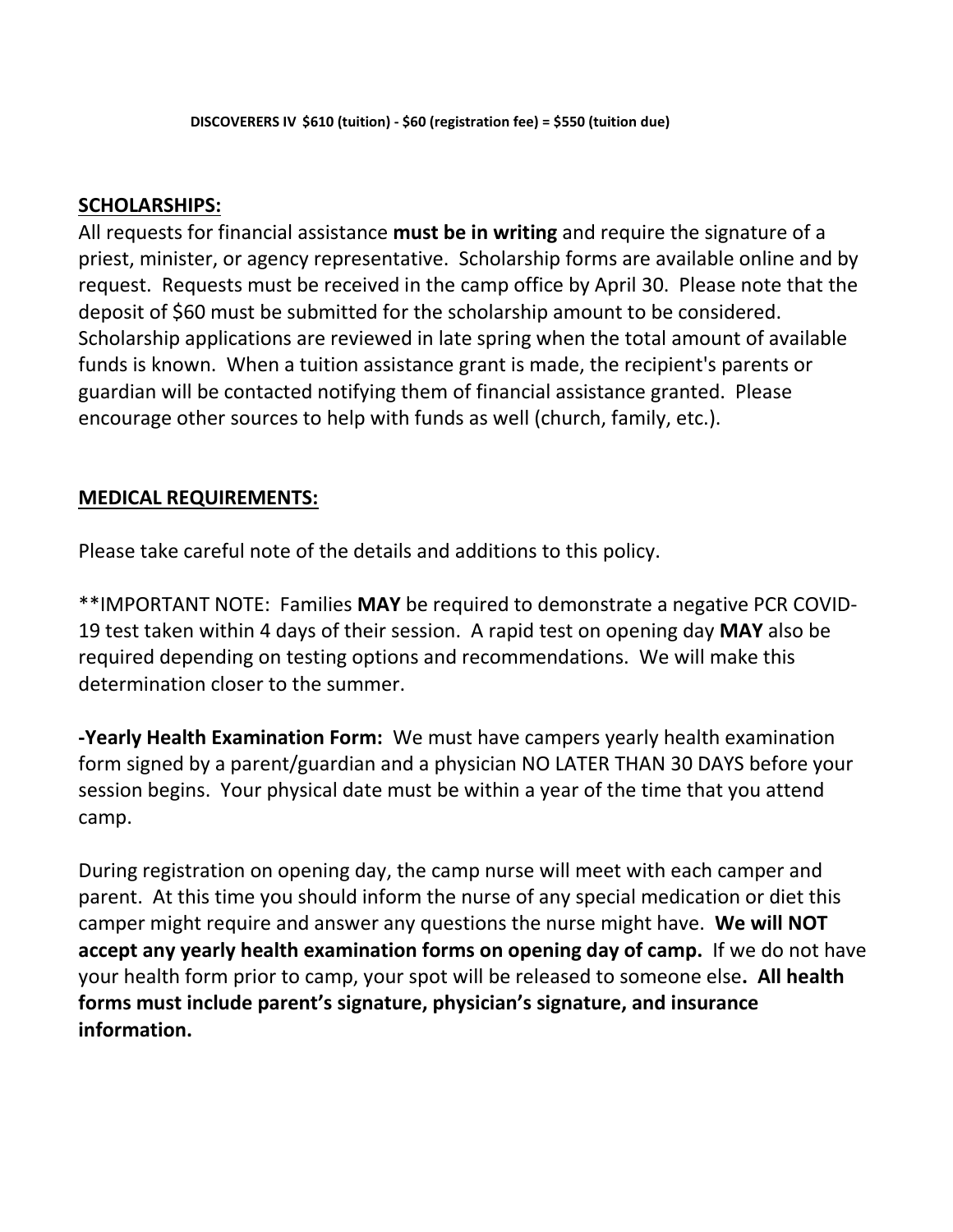Medications:

- All prescription medications must be in the original pharmacy container with the following information on the label:
	- 1. camper's name
	- 2. name of medication
	- 3. dosage information
- Over the counter medications (Tylenol, Ibuprofen, first aid supplies) are provided and dispensed by the camp nurse as necessary. Please do not send over the counter medication to camp unless your camper is currently taking them.
- Prompt attention is given to any accident or emergency. Parents are notified immediately if a serious problem arises. If you do not plan to bring this camper to camp personally, please be certain that the adult in charge is aware of important details and that the health form has been received at camp and has valid parent and physician signatures.

**HEALTH CENTER**: Camp Trinity's Health Center is staffed by a registered nurse 24 hours a day throughout each session of camp. All of Camp Trinity staff is required to be First Aid and CPR certified. We are located 9.8 miles from Carteret Health Care. Parents will be notified by a director or the nurse if a camper needs to visit the doctor, a prescription is required, or the camper is required to spend the night in the health center.

# **COVID-19 POLICIES AND PROTOCOLS:**

Camp Trinity understands that part of a healthy camp begins at home. Following CDC and state guidelines prior to arrival to camp is important. Camp Trinity will give guideline updates as we move closer to the summer.

Camp Trinity will require campers to stay within their cabin groups as much as possible. Interactions outside of cabin groups will be potentially masked and socially distanced if indoors.

If a camper or summer staff member has a temperature of 100.4 or more, they will be isolated immediately in one of our separate health center rooms. Parents will be contacted and the nurse will determine if the child/staff member needs to take a COVID-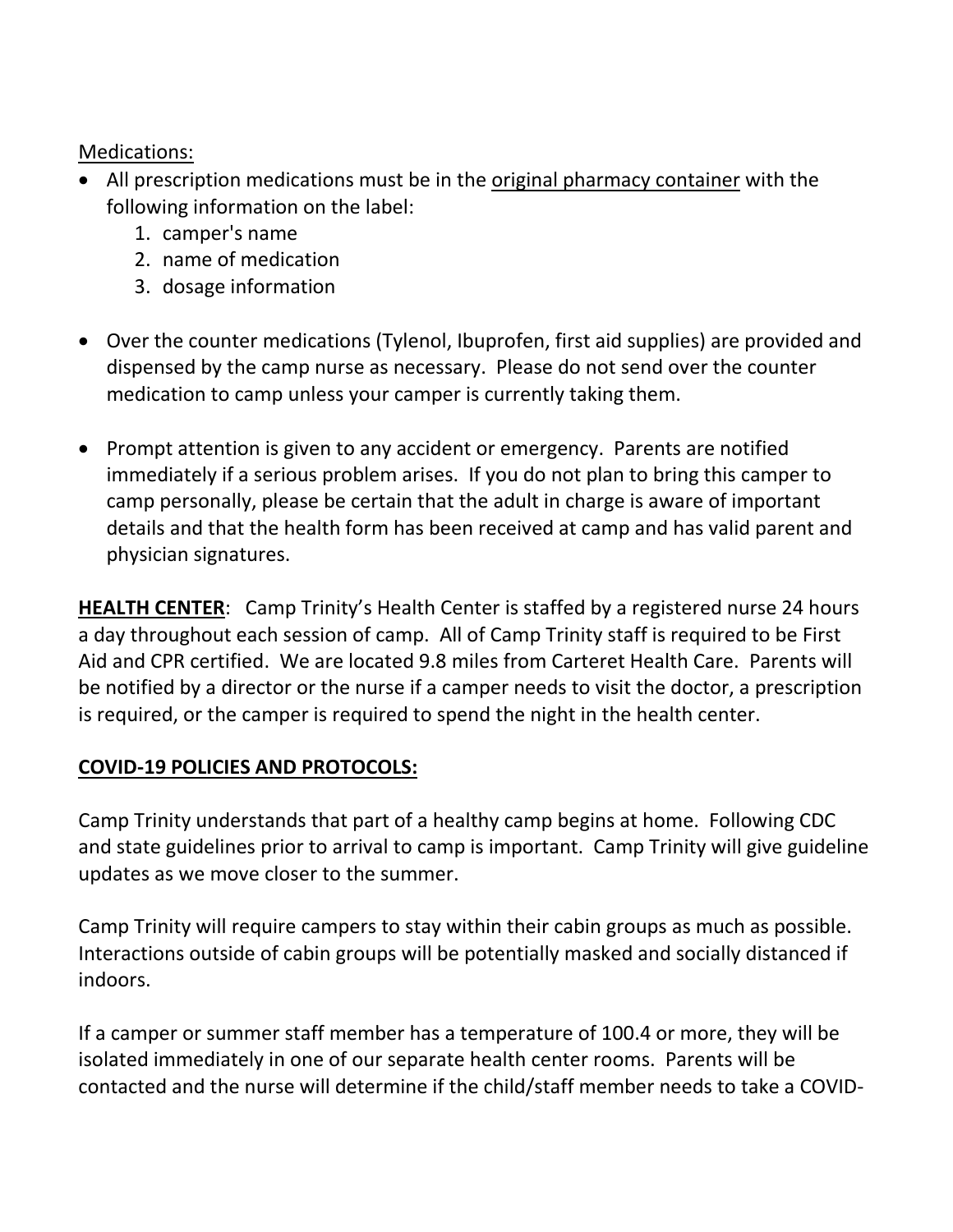19 test. Please be available to pick your child up as soon as possible if they test positive. Camp will provide a KN95 mask for the camper to wear home, should they not have access to a KN95 mask.

If a camper or staff member tests positive for COVID-19, we will notify all parents and staff who are a part of that cabin group and require them to depart from camp as soon as possible. This helps reduce any spread to the rest of the camp and stresses the importance of screening and good hygiene practices prior to camp and during the camp session.

**SPECIAL DIETARY CONCERNS:** While we can accommodate many dietary concerns and allergies, it important to contact our office to discuss these matters ahead of time to develop an appropriate plan when necessary for your child.

### **SWIMMING REQUIREMENTS:**

We feel that each child should have a basic proficiency in swimming, sailing and canoeing as part of the camp learning experience. We encourage everyone to participate in the classes of basic instruction for these areas. Exceptions to participation in these areas must be discussed with the camp director or camp nurse at registration.

### **CAMP REGULATIONS:**

There will be no use of alcohol or illegal use of drugs.

There will be no firearms, knives, fireworks, or pets permitted.

No visitors are permitted on the camp property during a camp session without permission of the Camp Director.

When applicable, personal vehicles shall be parked in the West Parking Lot or the Beach Parking Lot during the session and are not to be used.

No personal sports equipment will be used during the camp session.

We expect all campers to stay for the entire session. It is important for your child to experience the entire camp week; therefore, we generally do not allow arrivals past opening day or departures before closing day or during the week. Any other exceptions must have been made with the Camp Director **BEFORE** opening day.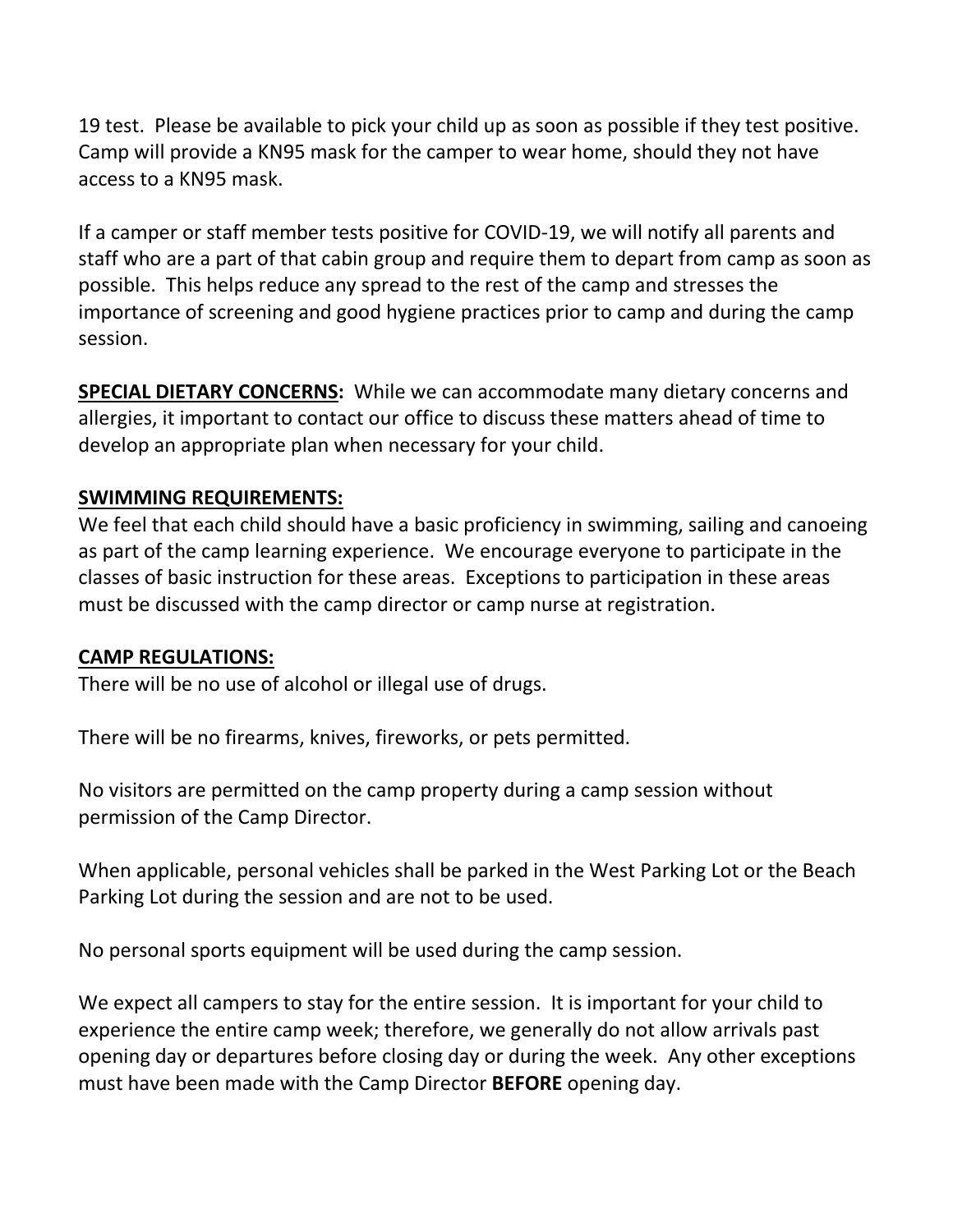#### **DISCIPLINE POLICY:**

At the start of each session our community norms are shared in an age appropriate way for the campers to have a clear direction of the community's expectations. Campers must then follow the norms for the duration of the session.

The staff is always leading by example. Positive interaction between staff members and staff to camper interaction encourages positive behavior amongst the campers.

Our discipline system is set up hierarchically. The counselor will first attempt to deal with the discipline him/herself. Appropriate measures would include:

- 1. Verbal Warning
- 2. Time Out/Activity Privilege Withheld
- 3. Assistant Director notified and addresses problem with camper
- 4. Camp Director notified and has a meeting with the camper in the office
- 5. Parent/Guardian will be contacted to pick up their camper immediately

Camp Trinity NEVER engages any form of corporal punishment.

#### **CABIN ASSIGNMENTS:**

For Summer 2022, cabins may be at a limited capacity.

When requesting assignment with a friend, please send in your written request before May 1st. The request may be made on the application form. No more than **three** campers may request housing together in order to allow for new friendships to develop and to accommodate scheduling constraints. A parent of each camper involved in the request must make a written request. **We will take all requests into consideration; however, no requests are guaranteed. \*\*\*No changes in housing assignments will be made on registration day.**

#### **PARENT/GUARDIAN RESPONSIBILITIES:**

Openly discuss with the camper any questions or feelings of uneasiness your child may have before coming to camp. This is especially important if this is the camper's first time away from home. We ask for your encouragement and support in letting your camper know that it is important to stay at camp for the entire session. Homesickness does occur sometimes. The best "medicine" is to stay at camp and grow in the "away from home"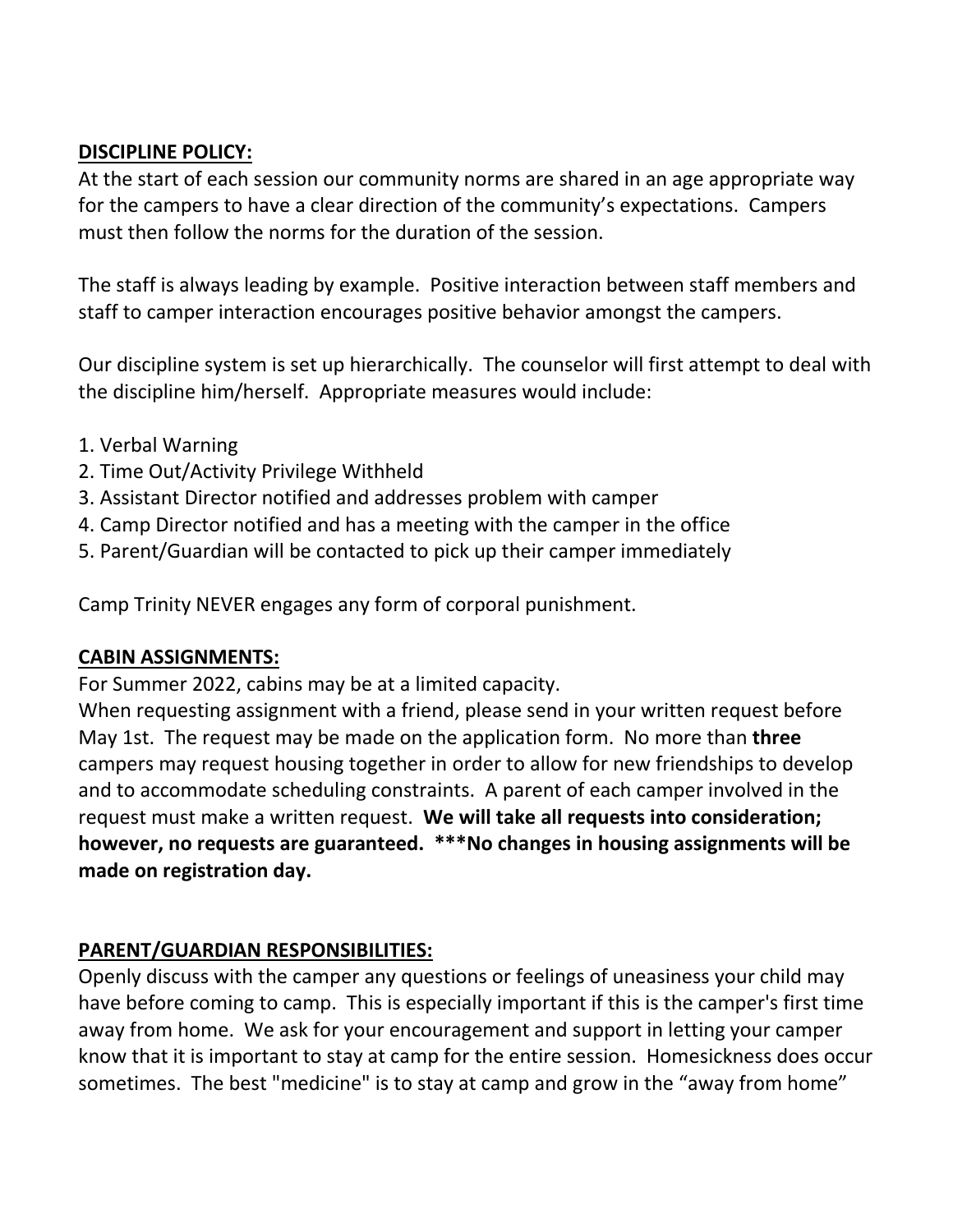experience. We assure you that our staff will be supportive of your child! Please support us in encouraging the child to remain at camp.

If you anticipate needing to withdraw a camper from a session early, please select another camp session or relinquish the space to someone who can attend for the entire session. Please refer to the back of our brochure for registration information and cancellation fees.

Please share with the Camp Director any special circumstance, emotional or physical, which might affect your child's experience at camp.

### **WHAT TO BRING/PACKING:**

- A checklist of items to bring to camp is enclosed.
- Please include enough face coverings to last the entire week. These will be potentially worn indoors only. We recommend 2 per day.
- Campers may want to pack a lightweight blanket. The cabins are air-conditioned and tend to get cool at night.
- We ask that portable TV's, cell phones, iPads, money, beepers, laptop computers, and other electronic devices be left at home. Portable stereos, iPods, portable game systems, and other electronic devices are discouraged and allowed only in cabins. Camp Trinity is not responsible for this equipment. Cell phones are not allowed at camp.
- We request that your camper bring clothing to camp in suitcases or duffle bags, not footlockers, as space for storing large items is limited. \*Please make sure that ALL ITEMS are labeled to ensure that campers are only using their belongings.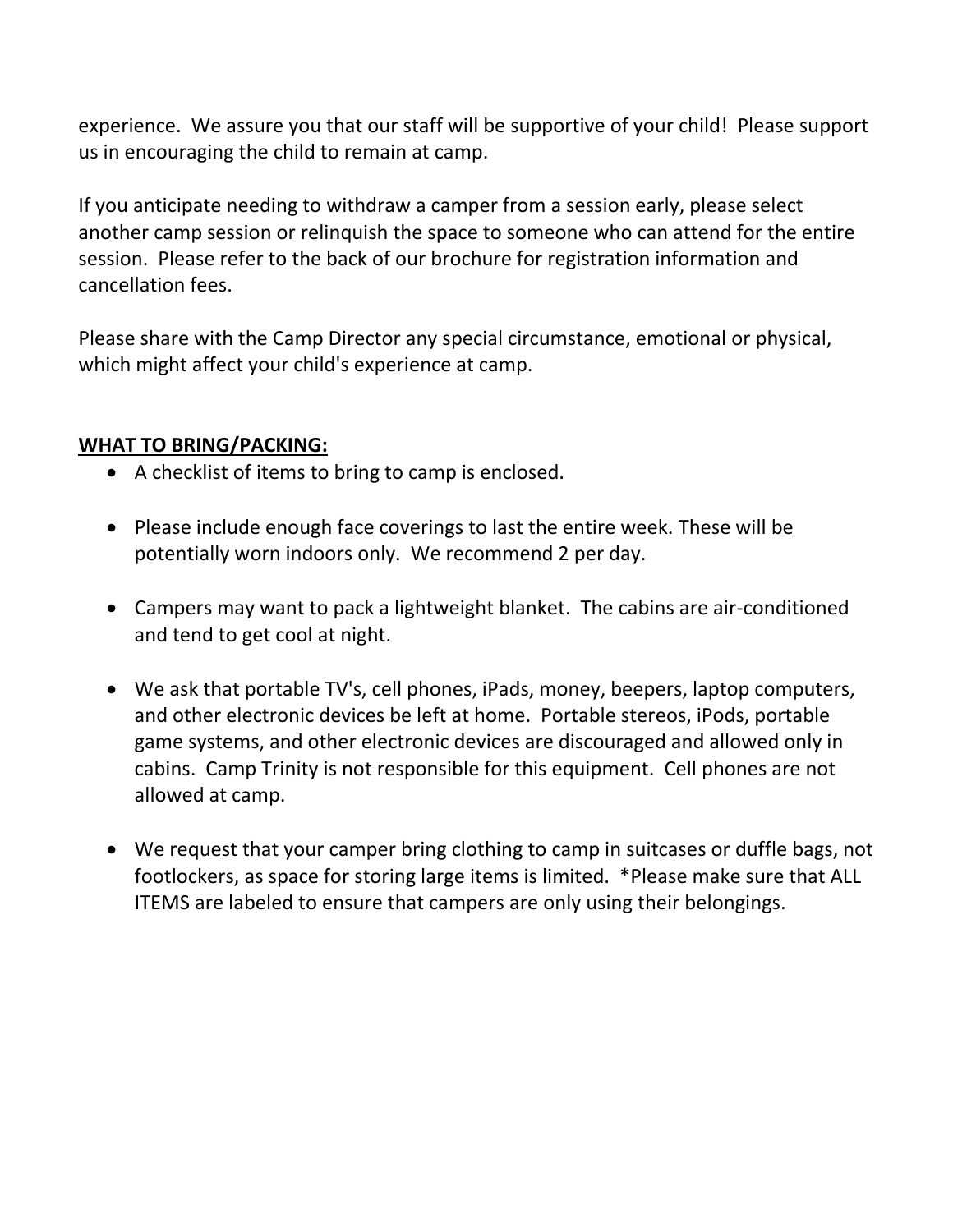### **OPENING AND CLOSING DAYS OF CAMP:**

### **Arrival:**

- Please arrive for registration on the opening day of the camp session between **3 and 5 pm**. Early arrivals are not allowed as staff availability is limited.
- Register your child in the outdoor Centrum, meet his/her counselor, and check in with the camp nurse and accompany your child to their assigned cabin.
- We encourage family members not to linger after registration in order to allow the campers to begin meeting new friends and becoming a part of camp.

### **Departure:**

- Campers should be picked up **between 10 and 11 a.m.** on the closing day of camp**. Supervision is not available after the camp closing as staff leave soon after campers depart.** Please do not request early arrivals or late departures.
- **Please make sure you sign your camper out at the check-out table.** Also, don't forget to check out our Camp Trinity Store before you leave as well!
- In case of delay in arrival, departure, or last minute emergency, contact the Camp Director at (252) 247-5600 ext. 23. Please sign out all campers with the cabin counselor and nurse before leaving camp. Lunch will not be served on this day.

# **MAIL:**

- Mail is anticipated by **every** camper. **To insure that your camper receives mail while at camp, you may want to bring mail to camp on registration day.** There will be a mail drop off location during your check-in, and we will deliver it on the days you indicate on the back of the envelope.
- If you choose to mail letters, we recommend that you do so the week before your camper arrives.
- The address for Camp Trinity is: Camper's name

Camp Trinity PO Drawer 380 Salter Path, NC 28575 (252) 247-5600 (for emergencies only)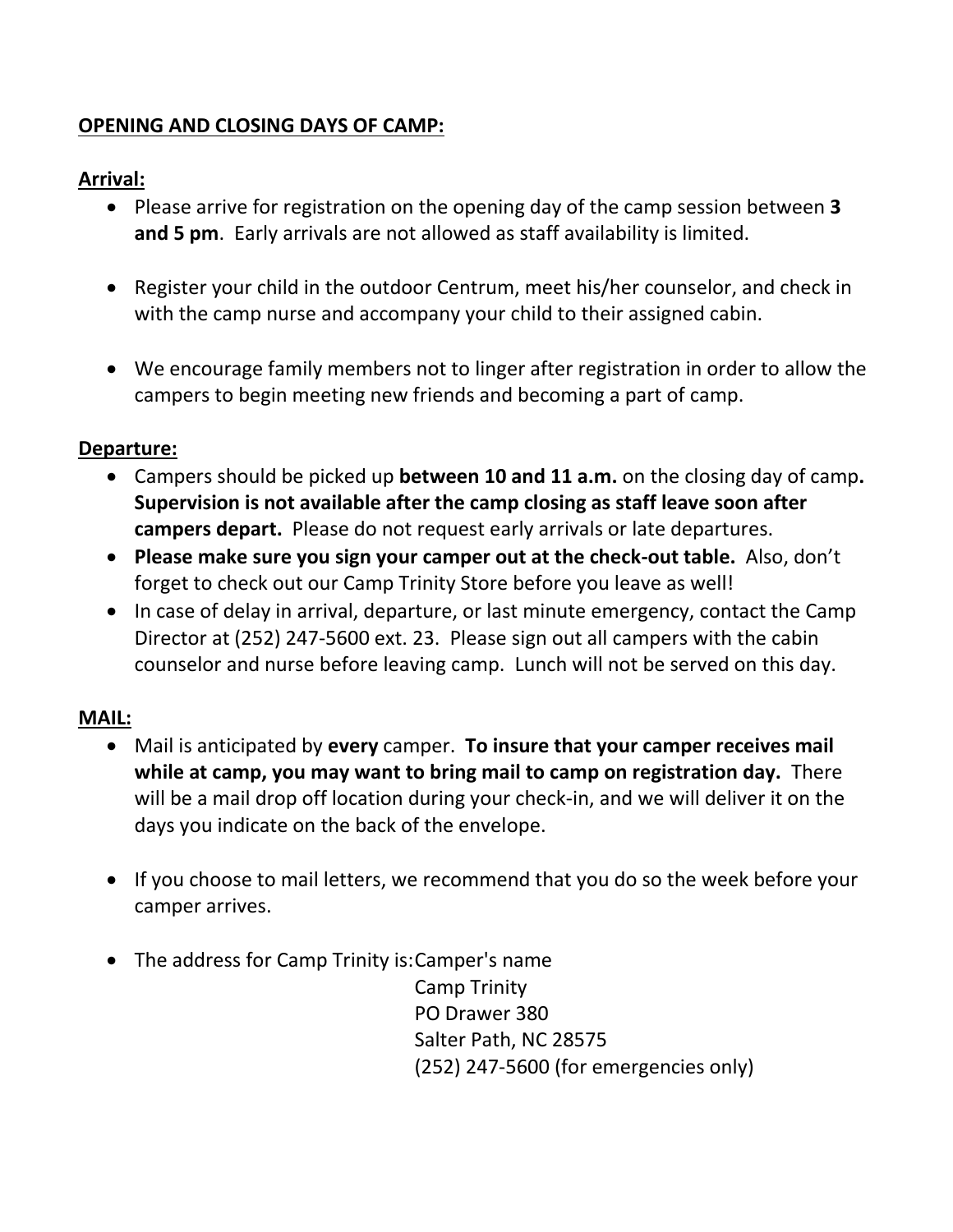- Be sure to send a sufficient supply of self-addressed, stamped envelopes or postcards. We will encourage campers to send notes home.
- Due to storage problems with perishable food items in a cabin, we ask that care packages with food items not be brought or sent to camp. Children are provided snacks three times daily.

## **PHONE CALLS/VISITATION POLICY (CELL PHONES ARE NOT PERMITTED WHILE AT CAMP):**

- Campers are not allowed visitors during camp. If an emergency arises, please call before you come to camp. If you plan to be away from home any day during camp, please leave your expected address and phone number with the Camp Nurse at registration.
- Personal phone calls are strongly discouraged due to the brief length of each camp session, limited phone facilities, and the disruption in the adjustment to camp. If emergency calls are necessary, the director will be glad to assist you in communicating with your child. The Camp Director will notify you in the event of any emergency or other concern. **Please note that cell phones are not allowed at Camp Trinity.** On opening day, cell phones are collected by counselors and given back at the end of the week. One of the goals of camp is for each camper to succeed with independence within a community setting; not having phones helps the camper to grow and share with peers and counselors.
- Calls to the Camp Director regarding transportation or other situations which arise during or after the opening of the camp session are welcomed and should be made to 252-247-5600. Our answering machine will take calls if we are away from the phone. Please leave a message and we will get back in touch with you promptly.

**Camp Trinity Store:** If you would like to purchase Camp Trinity souvenirs/apparel, the Camp Trinity Store will be available ONLINE and on closing session days this summer. You may assist your camper in purchasing items from the Camp Store ahead of time, or order things for your campers during their session. Items ordered while campers are in session will be delivered to their cabins at a designated time. All profits from the Camp Trinity